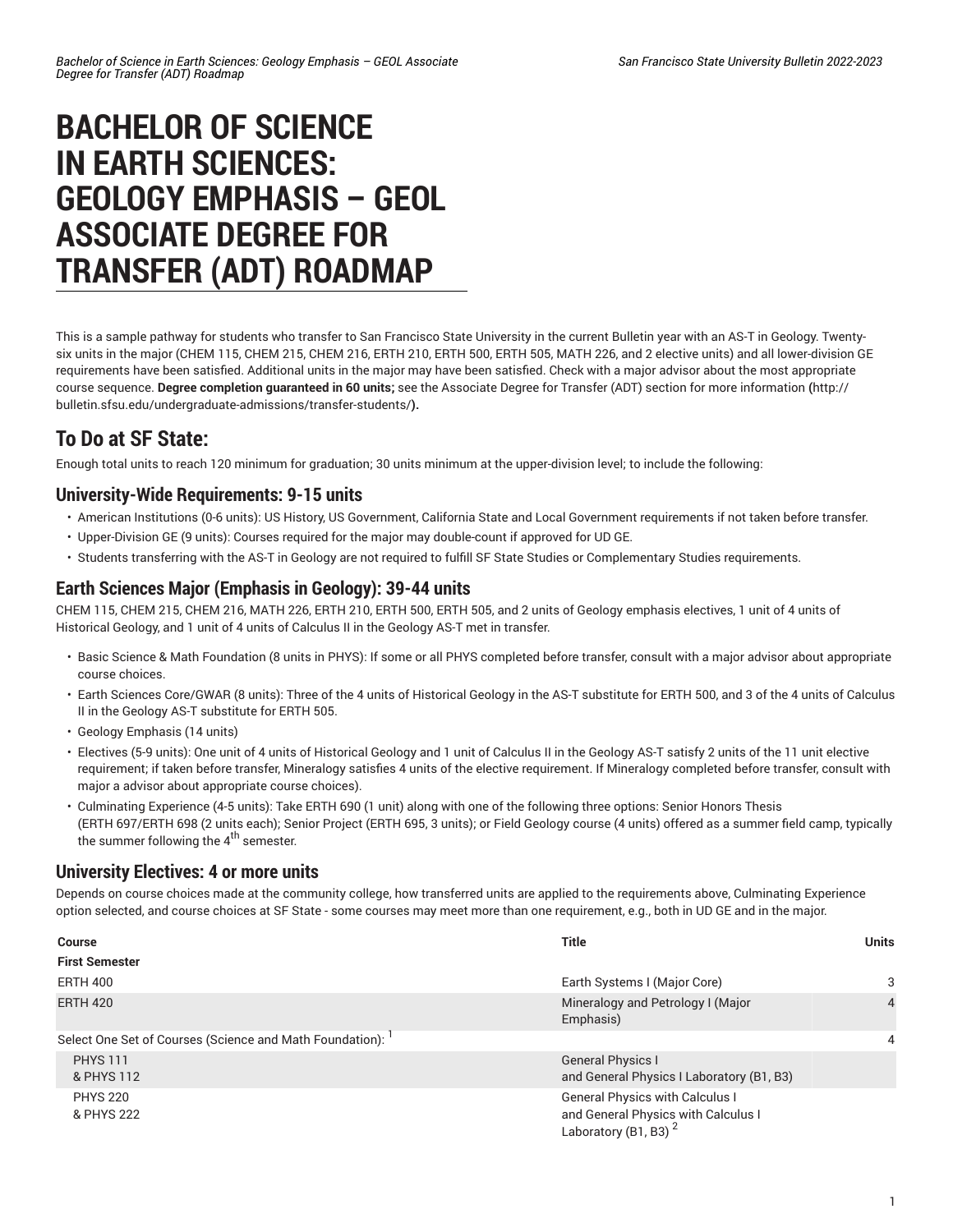| <b>MATH 227</b>                                                                                                | Calculus II (if selecting PHYS 220/<br>PHYS 222) <sup>2</sup>                                   | $\overline{4}$ |
|----------------------------------------------------------------------------------------------------------------|-------------------------------------------------------------------------------------------------|----------------|
| or University Elective if selecting PHYS 111/PHYS 112                                                          |                                                                                                 |                |
|                                                                                                                | <b>Units</b>                                                                                    | 15             |
| <b>Second Semester</b>                                                                                         |                                                                                                 |                |
| <b>ERTH 205</b>                                                                                                | Techniques in Earth Sciences (Major Core)                                                       | $\overline{2}$ |
| ERTH 600GW                                                                                                     | Earth's Climate History - GWAR (Major Core)                                                     | 3              |
| Select One Set of Courses (Science and Math Foundation): <sup>1</sup>                                          |                                                                                                 | 4              |
| <b>PHYS 121</b><br>& PHYS 122                                                                                  | <b>General Physics II</b><br>and General Physics II Laboratory                                  |                |
| <b>PHYS 240</b><br>& PHYS 242                                                                                  | <b>General Physics with Calculus III</b><br>and General Physics with Calculus III<br>Laboratory |                |
| Geology Emphasis Elective (9-10 units) - Take One <sup>3</sup>                                                 |                                                                                                 | 3              |
| GE Area UD-C: Upper-Division Arts and/or Humanities                                                            |                                                                                                 | 3              |
|                                                                                                                | <b>Units</b>                                                                                    | 15             |
| <b>Third Semester</b>                                                                                          |                                                                                                 |                |
| <b>ERTH 510</b>                                                                                                | Structural Geology (Major Emphasis)                                                             | 4              |
| <b>ERTH 515</b>                                                                                                | Sedimentology and Stratigraphy (Major<br>Emphasis)                                              | $\overline{4}$ |
| <b>ERTH 697</b>                                                                                                | Undergraduate Research <sup>4</sup>                                                             | 2              |
| or University Elective                                                                                         |                                                                                                 |                |
| Geology Emphasis Elective (9-10 units) - Take One <sup>3</sup>                                                 |                                                                                                 | 3              |
| GE Area UD-D: Upper-Division Social Sciences                                                                   |                                                                                                 | 3              |
|                                                                                                                | <b>Units</b>                                                                                    | 16             |
| <b>Fourth Semester</b>                                                                                         |                                                                                                 |                |
| <b>ERTH 620</b>                                                                                                | Field Methods in Geology (Major Emphasis)                                                       | $\overline{2}$ |
| <b>ERTH 690</b>                                                                                                | Earth Sciences Capstone Presentation<br>(Major Culminating Experience)                          | $\mathbf{1}$   |
| Major Culminating Experience - Select One: 4                                                                   |                                                                                                 | $2 - 4$        |
| <b>ERTH 695</b>                                                                                                | Senior Project                                                                                  |                |
| <b>ERTH 698</b>                                                                                                | <b>Senior Thesis</b>                                                                            |                |
| Field Geology <sup>5</sup>                                                                                     |                                                                                                 |                |
| Geology Emphasis Elective (9-10 units) - Take One <sup>3</sup>                                                 |                                                                                                 | 3              |
| GE Area UD-B: Upper Division Physical and/or Life Sciences <sup>6</sup>                                        |                                                                                                 | 3              |
| U.S. and California Government (http://bulletin.sfsu.edu/undergraduate-education/graduation-requirements/#usg) |                                                                                                 | 3              |
| or University Elective if US/CA Government met before transfer                                                 |                                                                                                 |                |
|                                                                                                                | <b>Units</b>                                                                                    | $14 - 16$      |
|                                                                                                                | <b>Total Units</b>                                                                              | $60 - 62$      |

1 PHYS 111/PHYS 112 are prerequisites for PHYS 121/PHYS 122. PHYS 220/PHYS 222 are prerequisites for PHYS 240/PHYS 242.

<sup>2</sup> MATH <sup>227</sup> is <sup>a</sup> hidden corequisite for PHYS 220/PHYS 222.